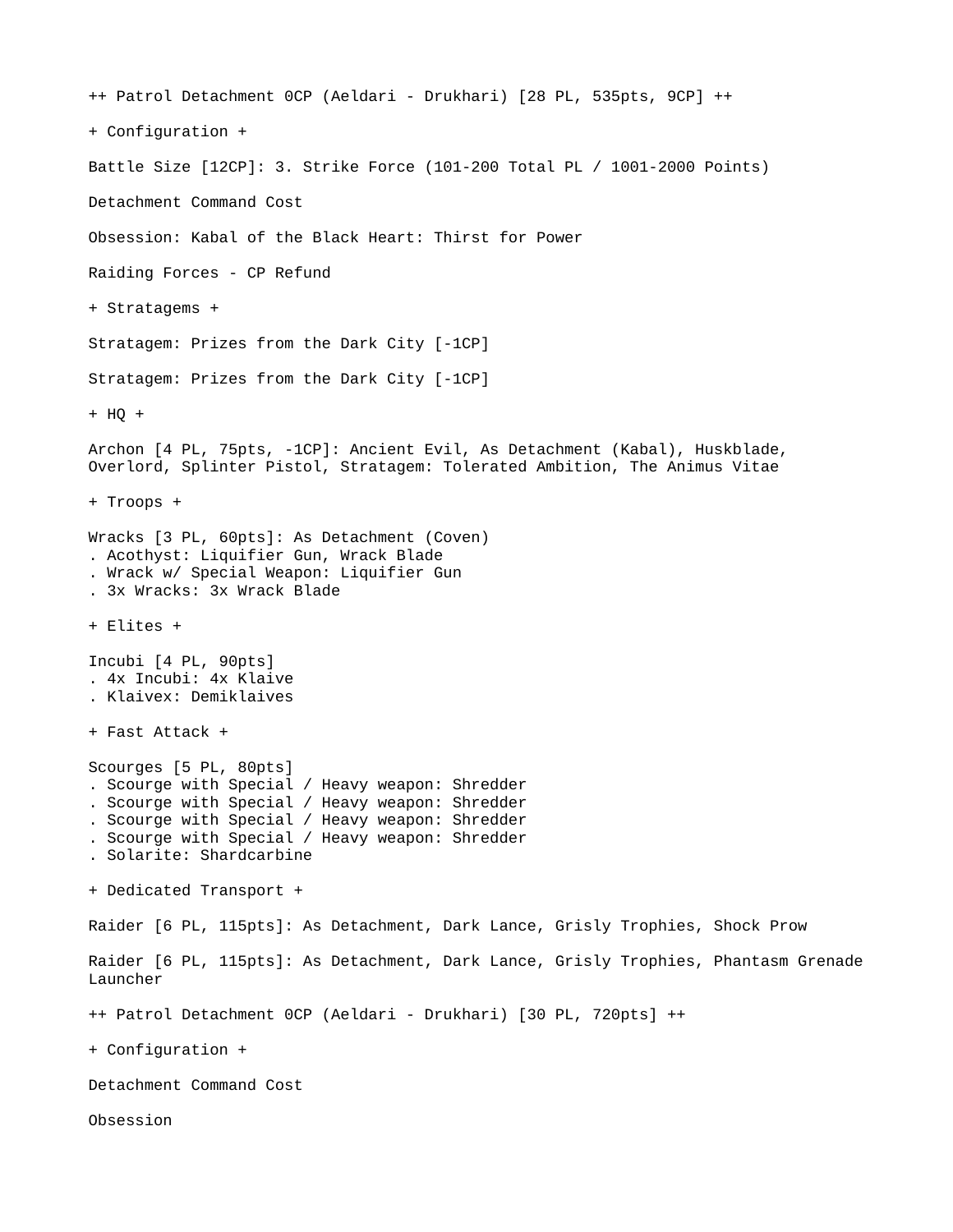```
. *Custom Cult*: Stimulant Innovators, Test of Skill
Raiding Forces - CP Refund
+ HQ +
Succubus [3 PL, 80pts]: 2 - Grave Lotus (Combat Drug), As Detachment (Wych Cult), 
Precision Blows, The Triptych Whip, Warlord
. Agoniser & Archite Glaive
+ Troops +
Wyches [3 PL, 70pts]: 1 - Adrenalight (Combat Drug), As Detachment (Wych Cult)
. Hekatrix: Blast Pistol, Power sword
. 4x Wych: 4x Hekatarii Blade, 4x Plasma Grenades, 4x Splinter Pistol
Wyches [3 PL, 70pts]: 1 - Adrenalight (Combat Drug), As Detachment (Wych Cult)
. Hekatrix: Blast Pistol, Power sword
. 4x Wych: 4x Hekatarii Blade, 4x Plasma Grenades, 4x Splinter Pistol
Wyches [3 PL, 70pts]: 1 - Adrenalight (Combat Drug), As Detachment (Wych Cult)
. Hekatrix: Blast Pistol, Power sword
. 4x Wych: 4x Hekatarii Blade, 4x Plasma Grenades, 4x Splinter Pistol
+ Elites +
Incubi [4 PL, 90pts]
. 4x Incubi: 4x Klaive
. Klaivex: Demiklaives
+ Fast Attack +
Hellions [7 PL, 170pts]: 1 - Adrenalight (Combat Drug), As Detachment (Wych Cult)
. Helliarch: Hellglaive
. 9x Hellion: 9x Hellglaive, 9x Splinter Pods
Hellions [7 PL, 170pts]: 1 - Adrenalight (Combat Drug), As Detachment (Wych Cult)
. Helliarch: Hellglaive
. 9x Hellion: 9x Hellglaive, 9x Splinter Pods
++ Patrol Detachment 0CP (Aeldari - Drukhari) [38 PL, 745pts, -1CP] ++
+ Configuration +
Detachment Command Cost
Obsession: Kabal of the Poisoned Tongue: The Serpent's Kiss
Raiding Forces - CP Refund
+ HQ +
Archon [5 PL, 95pts, -1CP]: As Detachment (Kabal), Blast Pistol, Hatred Eternal, 
Huskblade, Overlord, Stratagem: Tolerated Ambition, The Djin Blade
. Splintered Genius (Poisoned Tongue): Splintered Genius
Drazhar [8 PL, 145pts]
+ Troops +
```